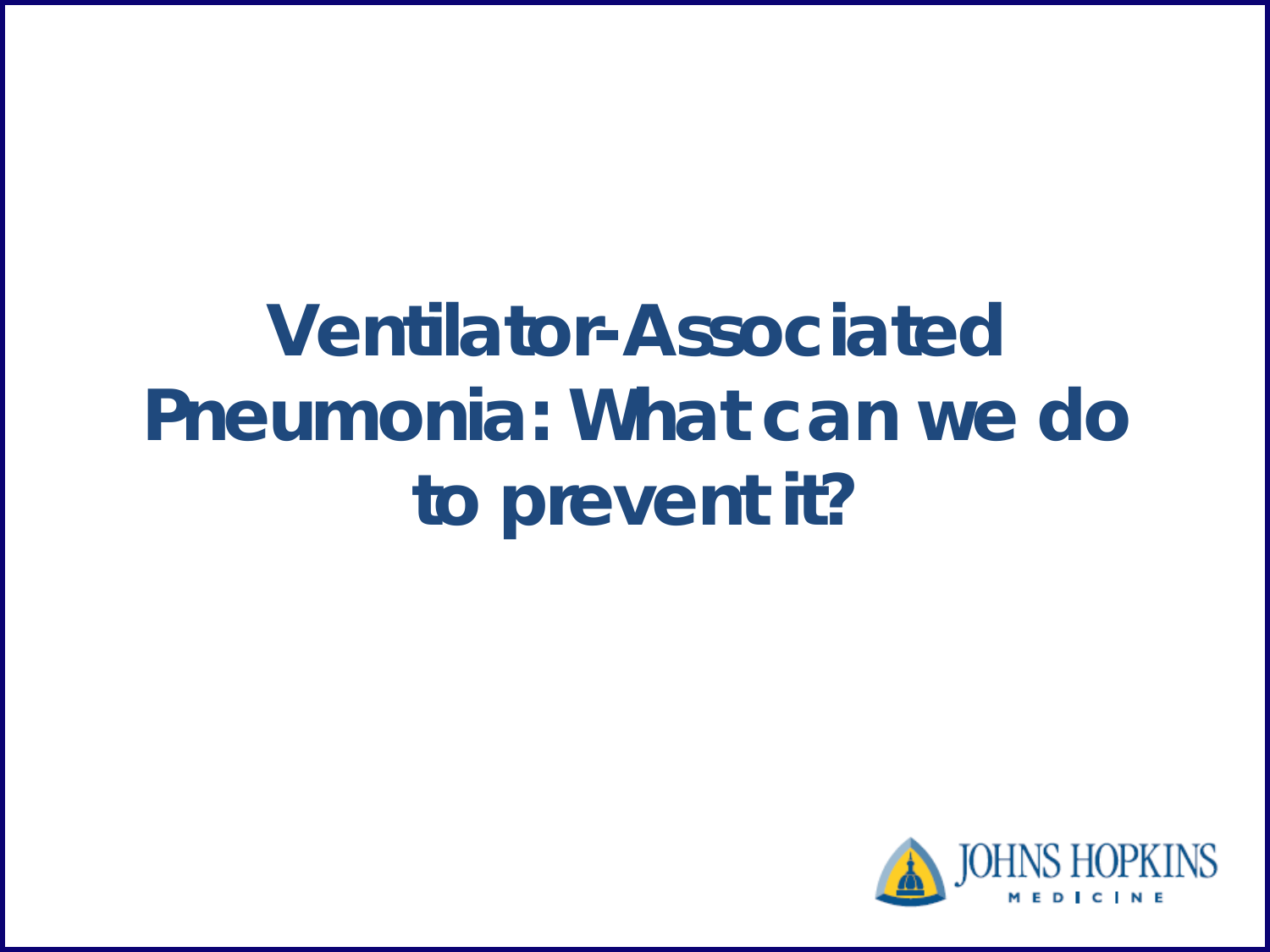### **Elevation of the Head of the Bed**

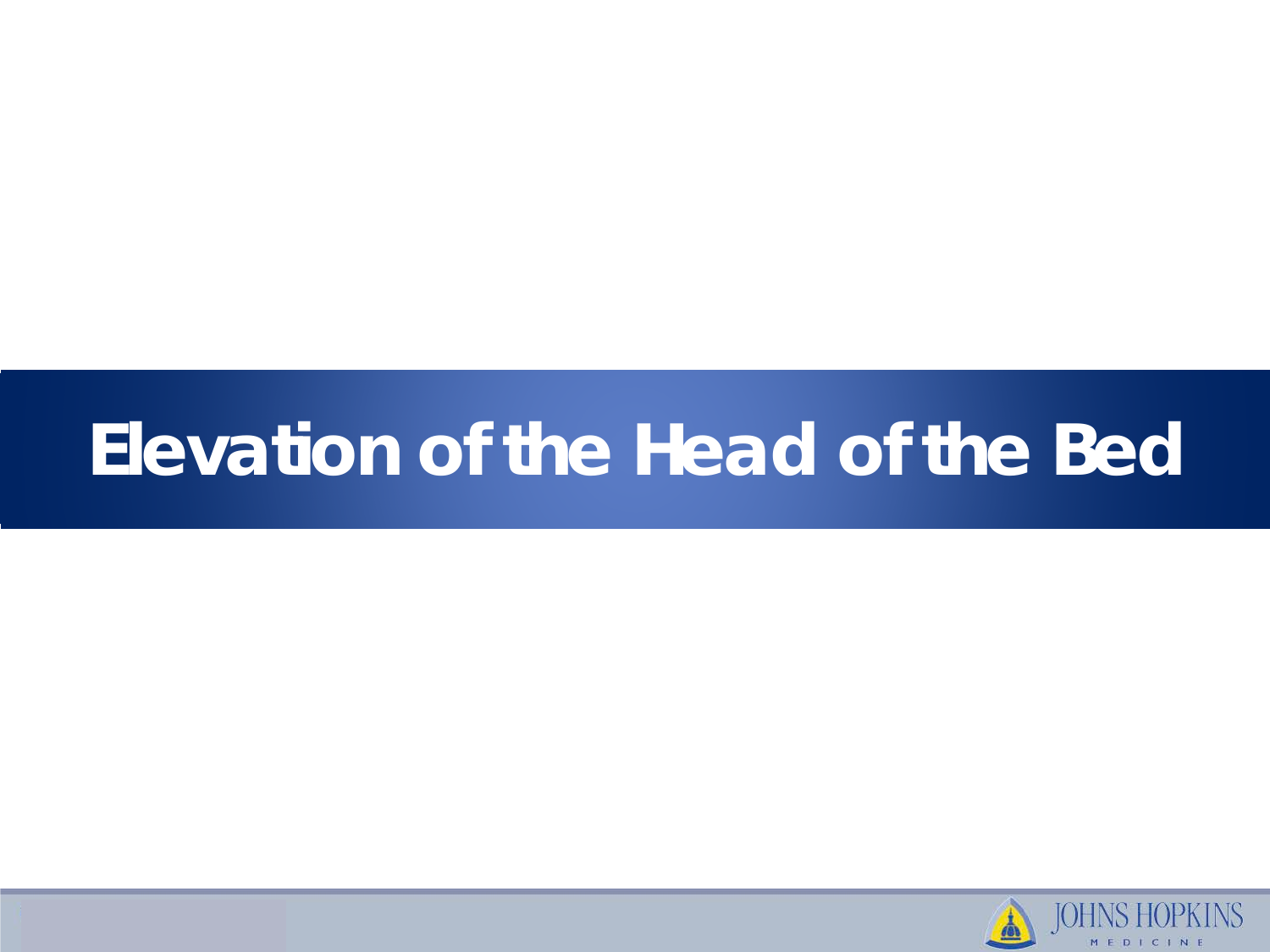### Elevation of HOB: Evidence

- Semi-recumbent position decreases gastroesophageal reflux and subsequent aspiration
	- Study with radioactively-labeled gastric contents demonstrated reflux and aspiration reduced when HOB at 45°
	- Various degrees of HOB elevation have not been compared, but some degree of elevation appears warranted
- Prospective cohort study of 277 patients requiring mechanical ventilation
	- Supine head position associated with 3-fold increase in risk of VAP

Torres A, et al. Ann Intern Med. 1992;116:540. Kollef M, et al. JAMA. 1993;270:1965.

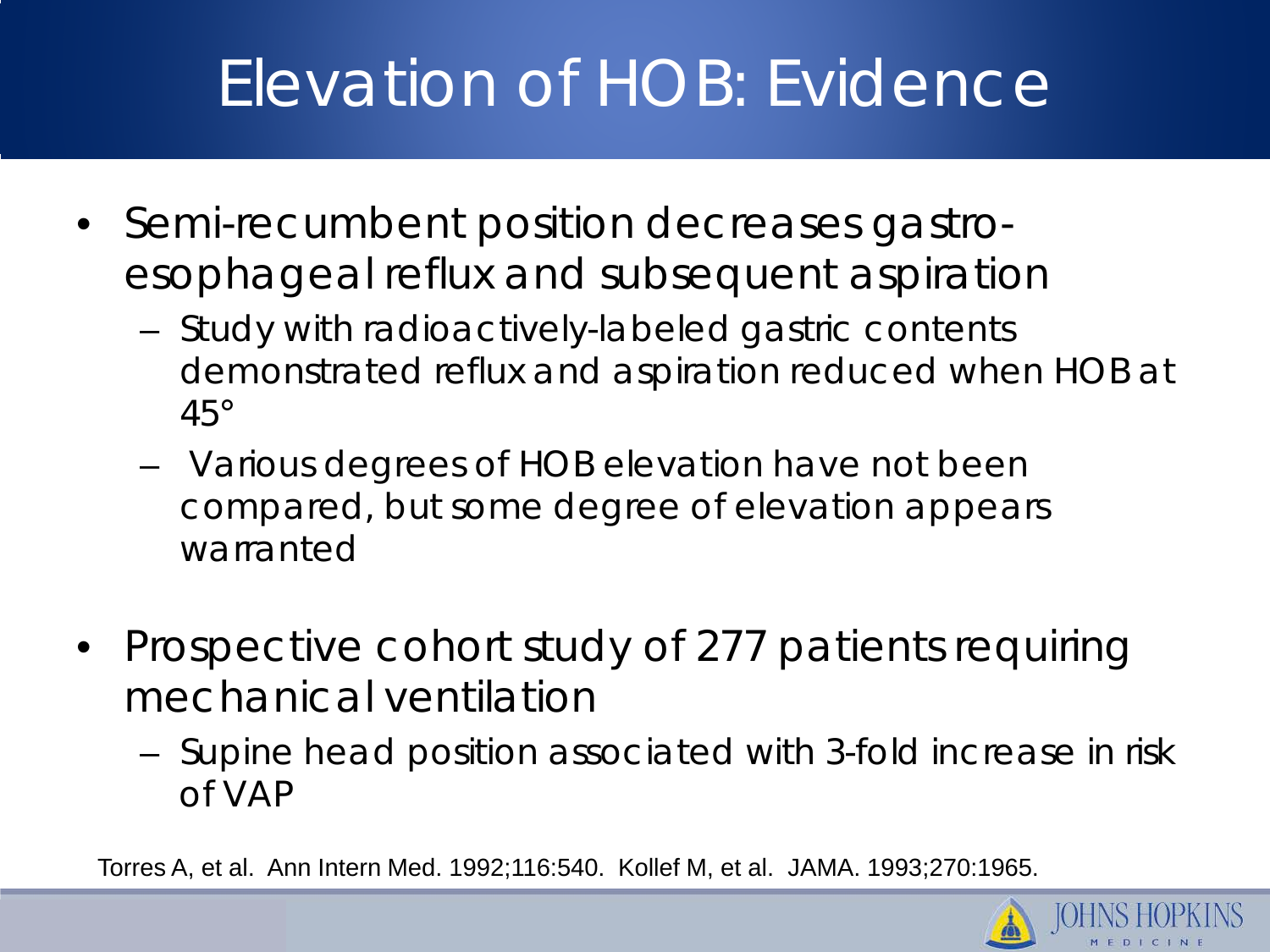### Elevation of HOB: Evidence

- RCT in 2 ICUs
- 3 of 39 (8%) pts in semirecumbent group (45°) vs. 16/47 (34%) in supine group (0°) developed VAP (p=0.003)
- Study terminated early at interim analysis



Drakulovic M, et al. Lancet. 1999;354:1851.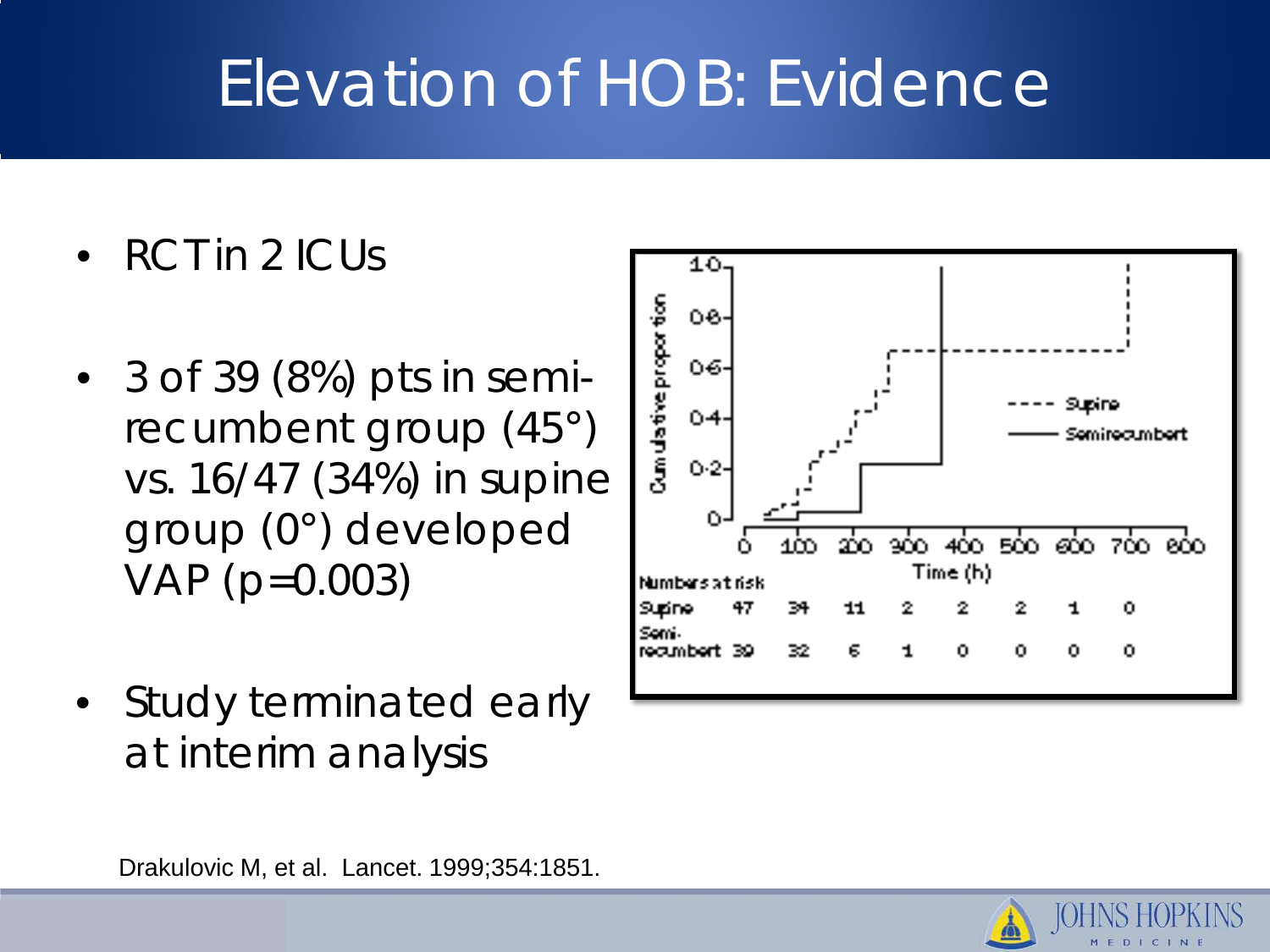### Elevation of HOB: Recommendation

### • **HOB should be elevated ≥30°**

- Exceptions
	- 15-30 $\degree$  < 1 year of age
	- ECMO
	- Oscillator
	- Premature neonates (<30 wks gestational age) during first month of life
	- Patients for whom attending physician is concerned there is a contraindication (must document reason)
	- Procedures during which elevated HOB is prohibitive

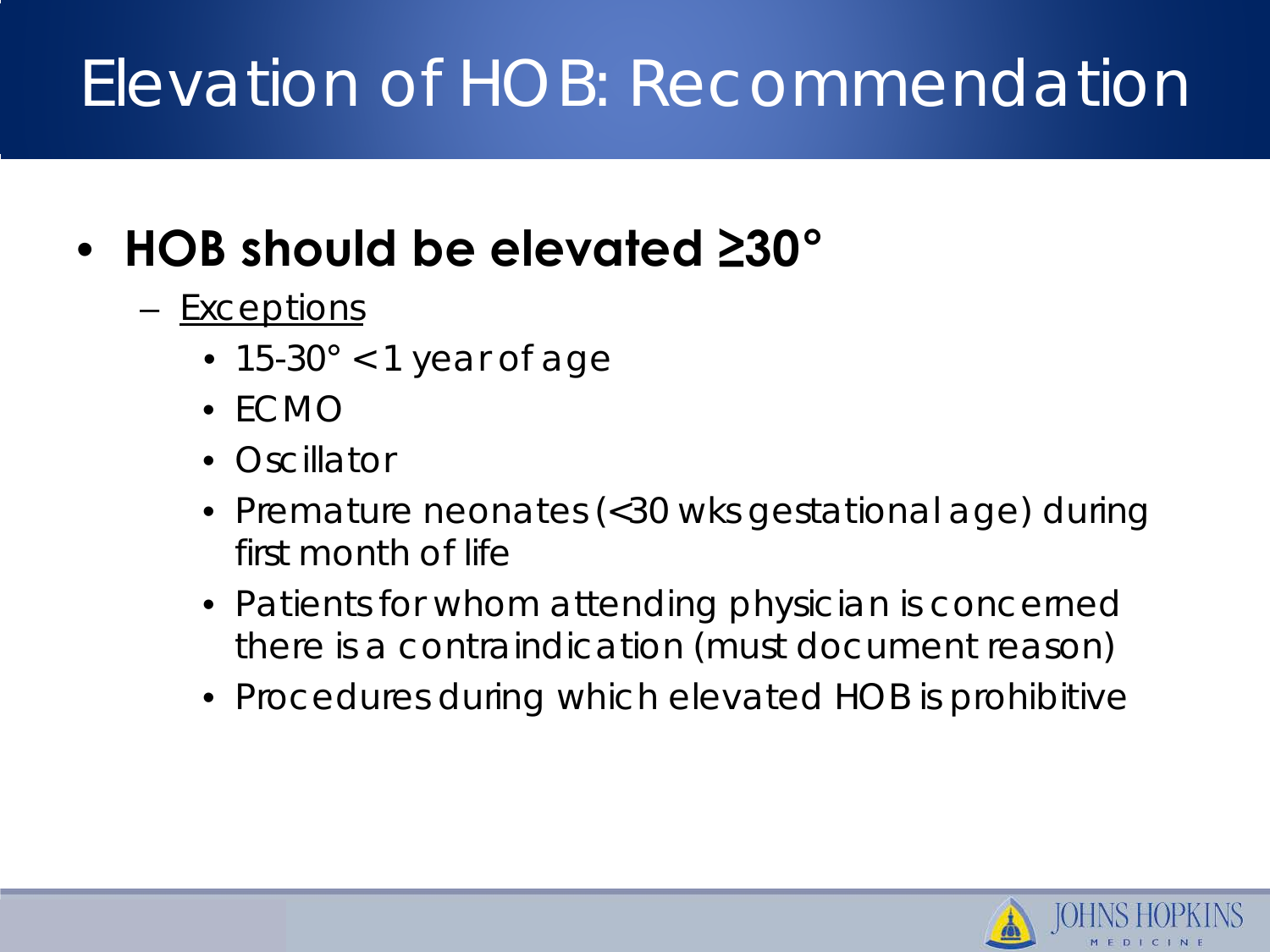### **Chlorhexidine Oral Care**

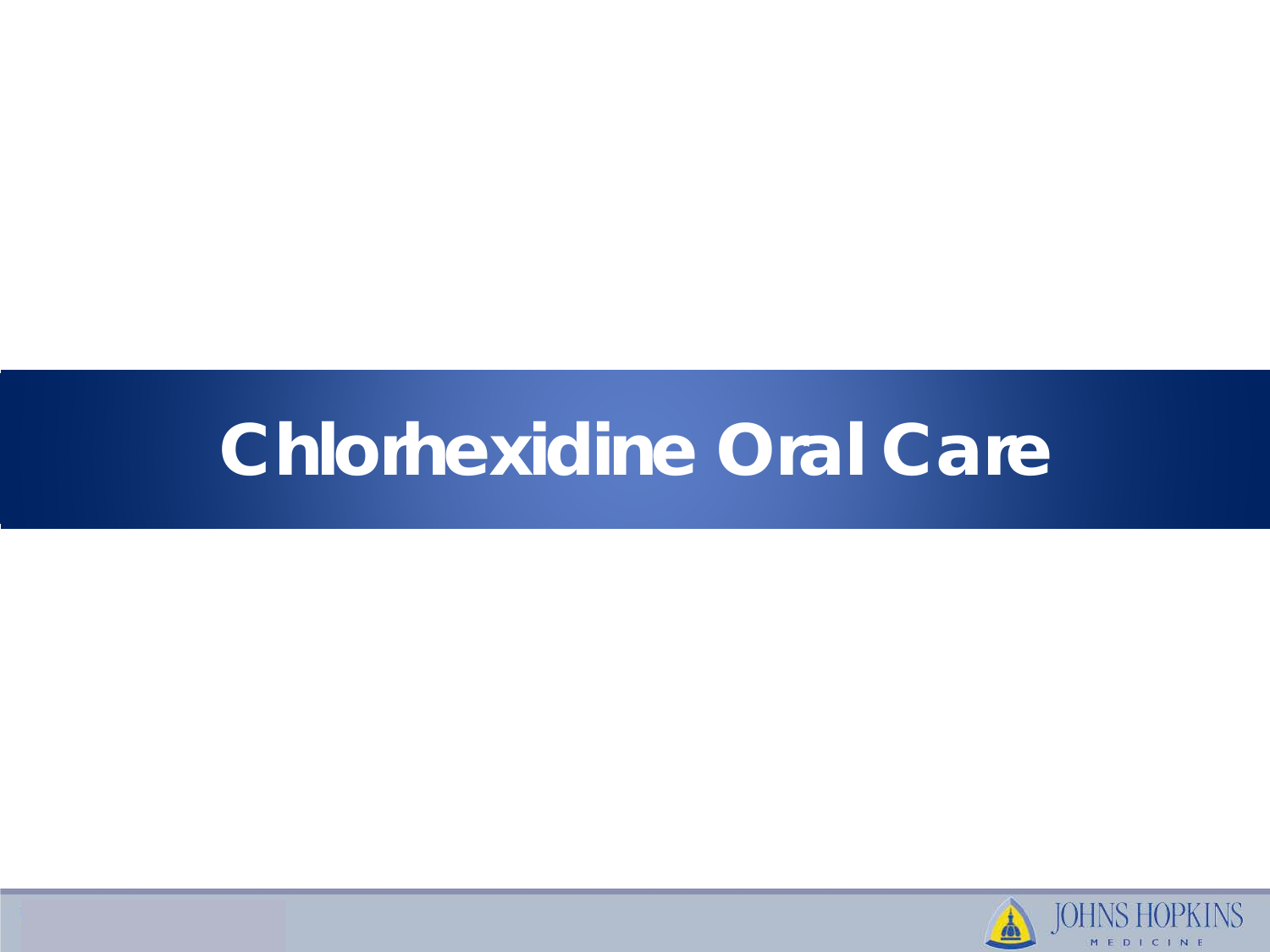### CHG Oral Care: Evidence

- Gingival and dental plaque rapidly becomes colonized with bacteria in intubated patients due to poor oral hygiene and lack of mechanical elimination
- Meticulous oral care reduces microbial burden in upper airway
- Safety and feasibility of CHG oral care appear favorable

DeRiso A, et al. Chest. 1996;109:1556. Chan E, et al. BMJ. 2007;10:1136. Chlebicki M, et al. 2007. 35:595.

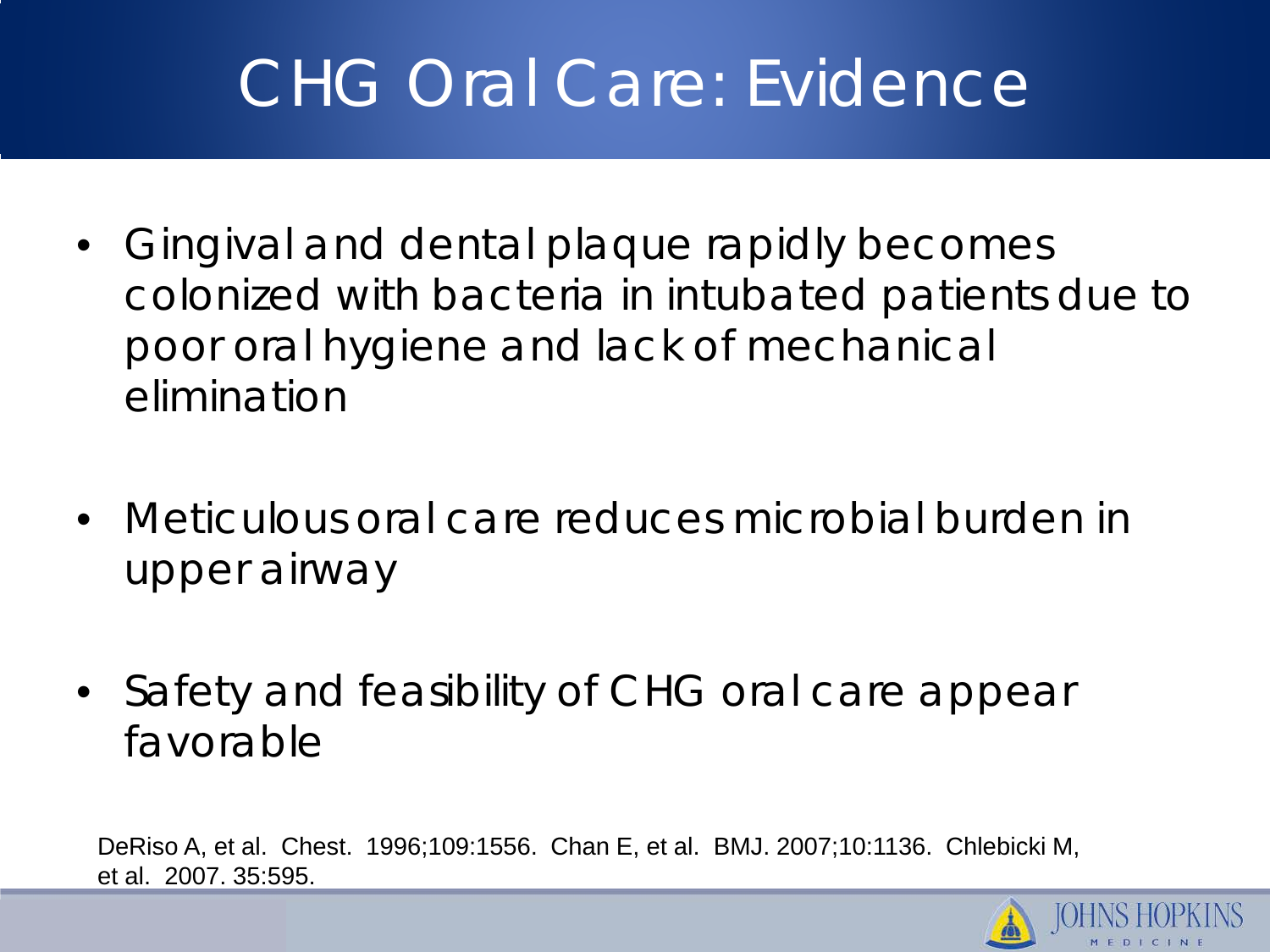### CHG Oral Care: Evidence

- Oral decontamination for prevention of VAP in mechanically ventilated patients: meta-analysis
	- 7 RCTs with 2144 patients found that oral antiseptics significantly reduced incidence of VAP by 44% (RR 0.56, 0.39-0.81)
- Topical CHG for prevention of VAP: meta-analysis
	- 7 RCTs with 1650 patients found a trend towards decreased VAP with use of oral CHG care (RR 0.70; 0.47-1.04)

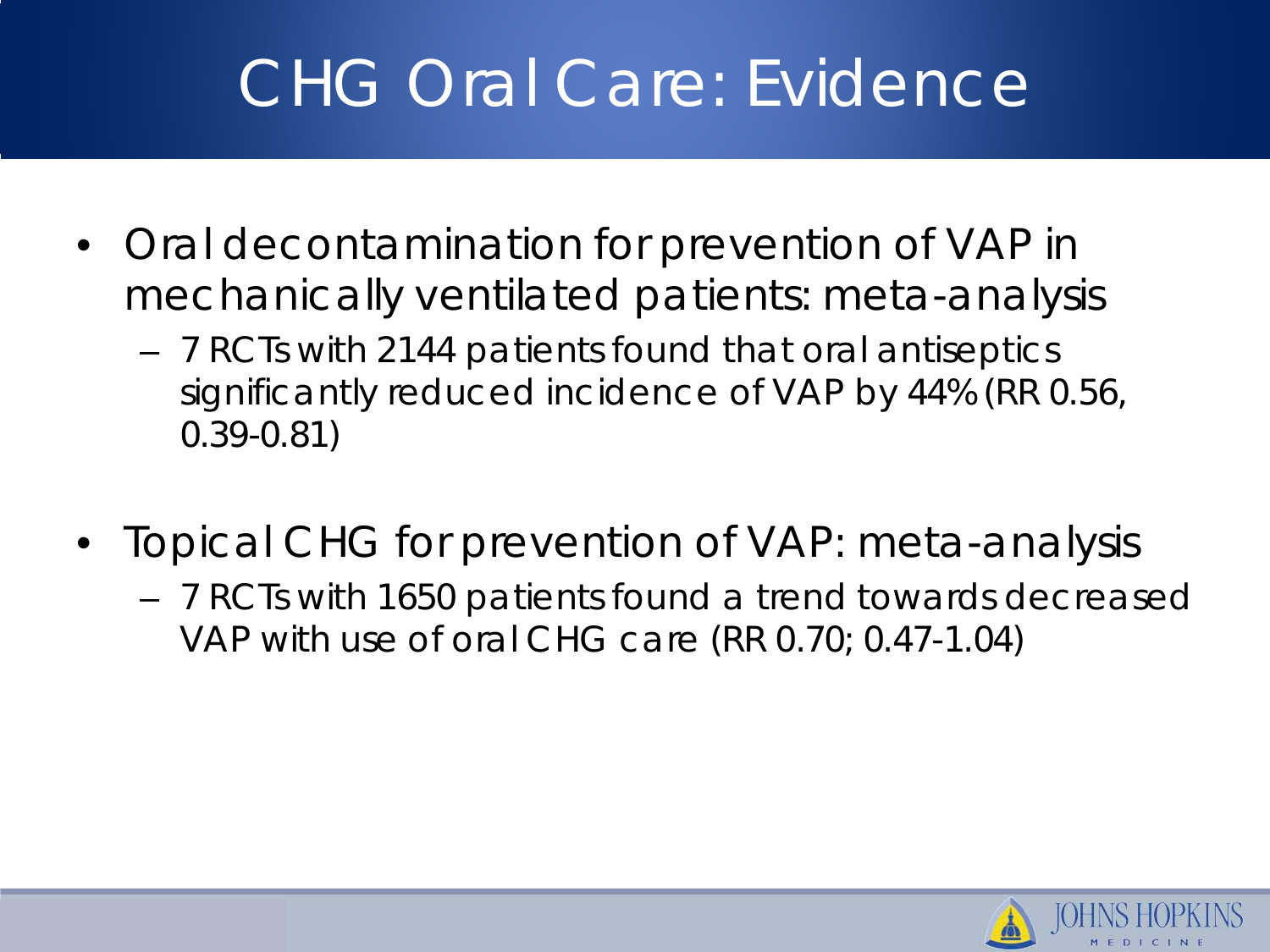### CHG Oral Care: Recommendations

- **Chorhexidine 0.12% oral solution (15 ml bid until 24 hours after extubation) for all intubated patients**
	- Exceptions
		- Hypersensitivity to component of solution
		- <18 years of age
- **Brush patients' teeth bid with soft toothbrush to remove dental plaque prior to using CHG**
- **Continue routine q4-6 hr routine oral care: cleaning and moistening mouth using oral swabs or sterile water and gauze**

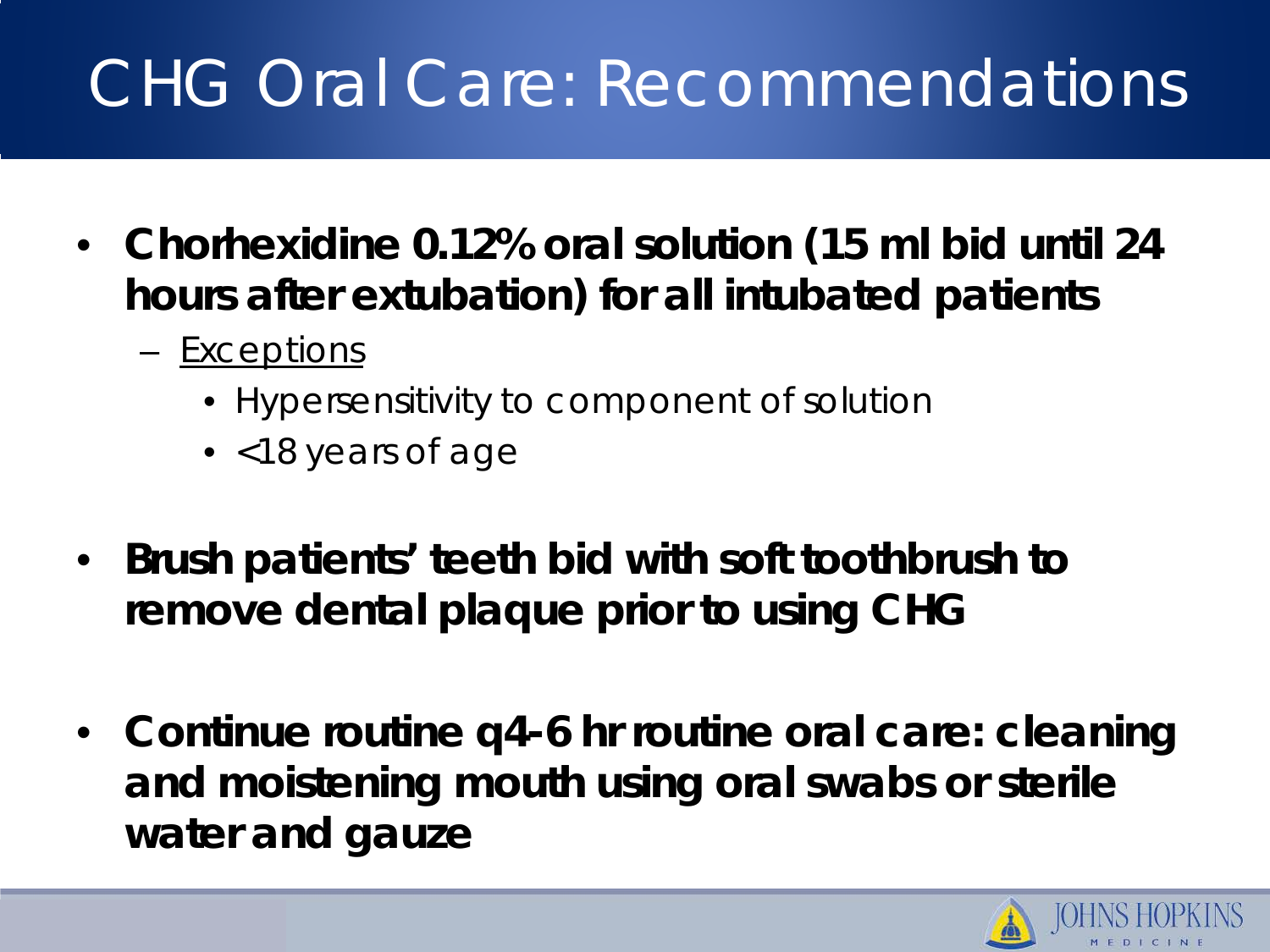

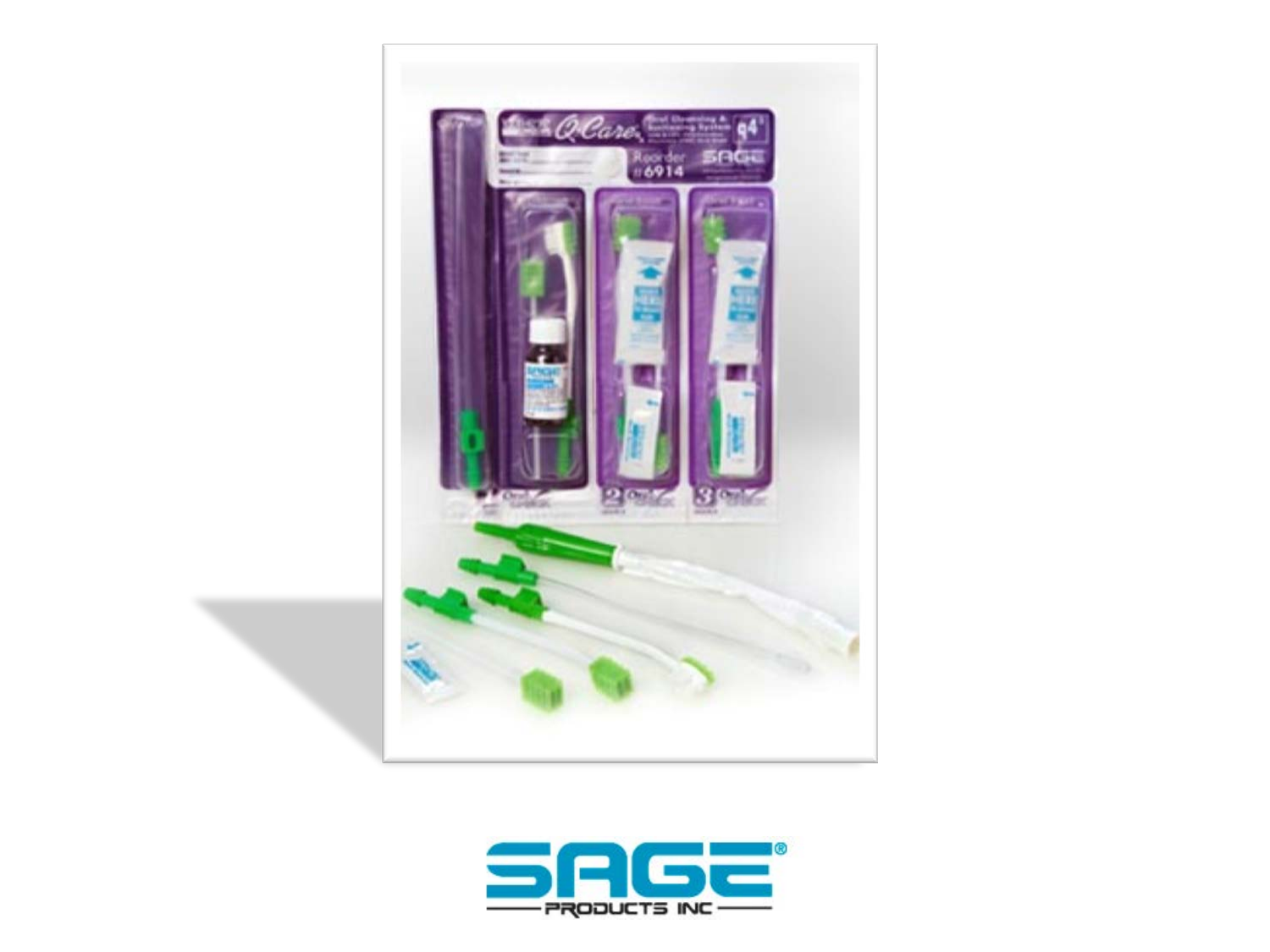## **Subglottic Suctioning**

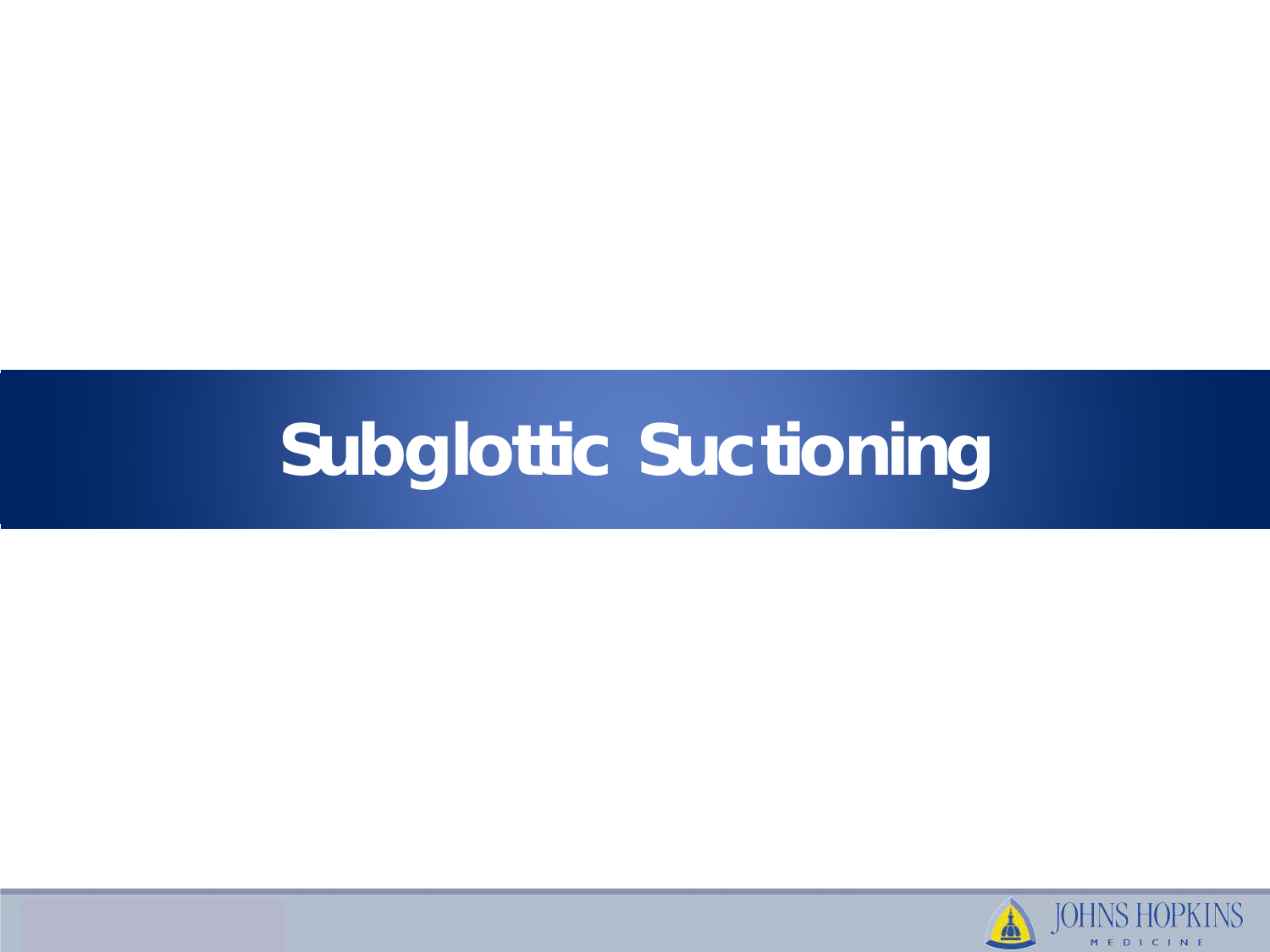### Subglottic Suctioning: Evidence

- Drainage of subglottic secretions lessens the risk of aspiration
- Specially designed endotracheal tubes have been developed to provide continuous or intermittent subglottic secretion removal

Kollef M, et al. Chest. 1999;116:1339. Smulders K, et al. Chest 2002;121:858.

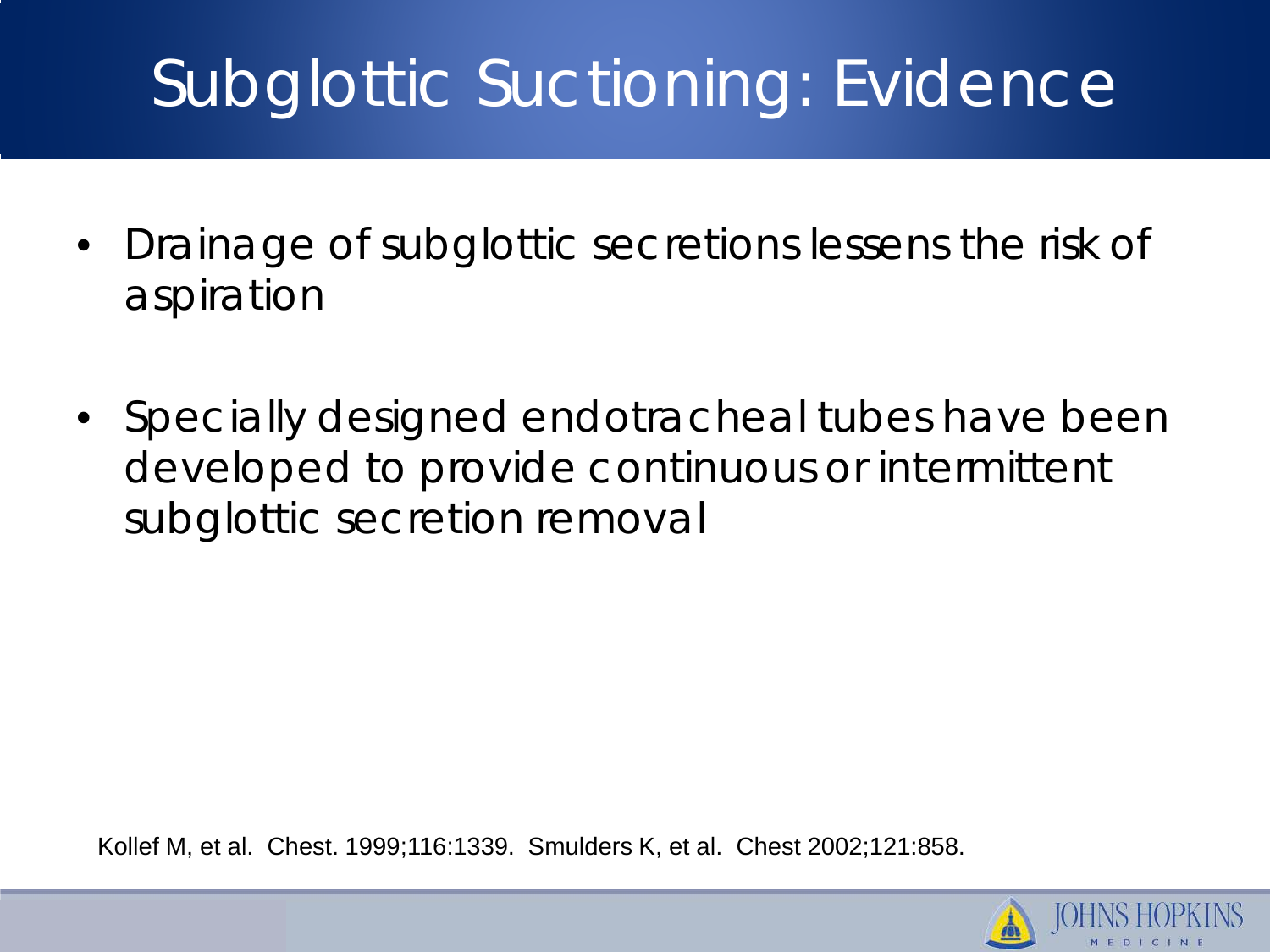#### **Device for Continuous Aspiration of Subglottic Secretions**



Valles J, et al. Ann Intern Med. 1995;122:179.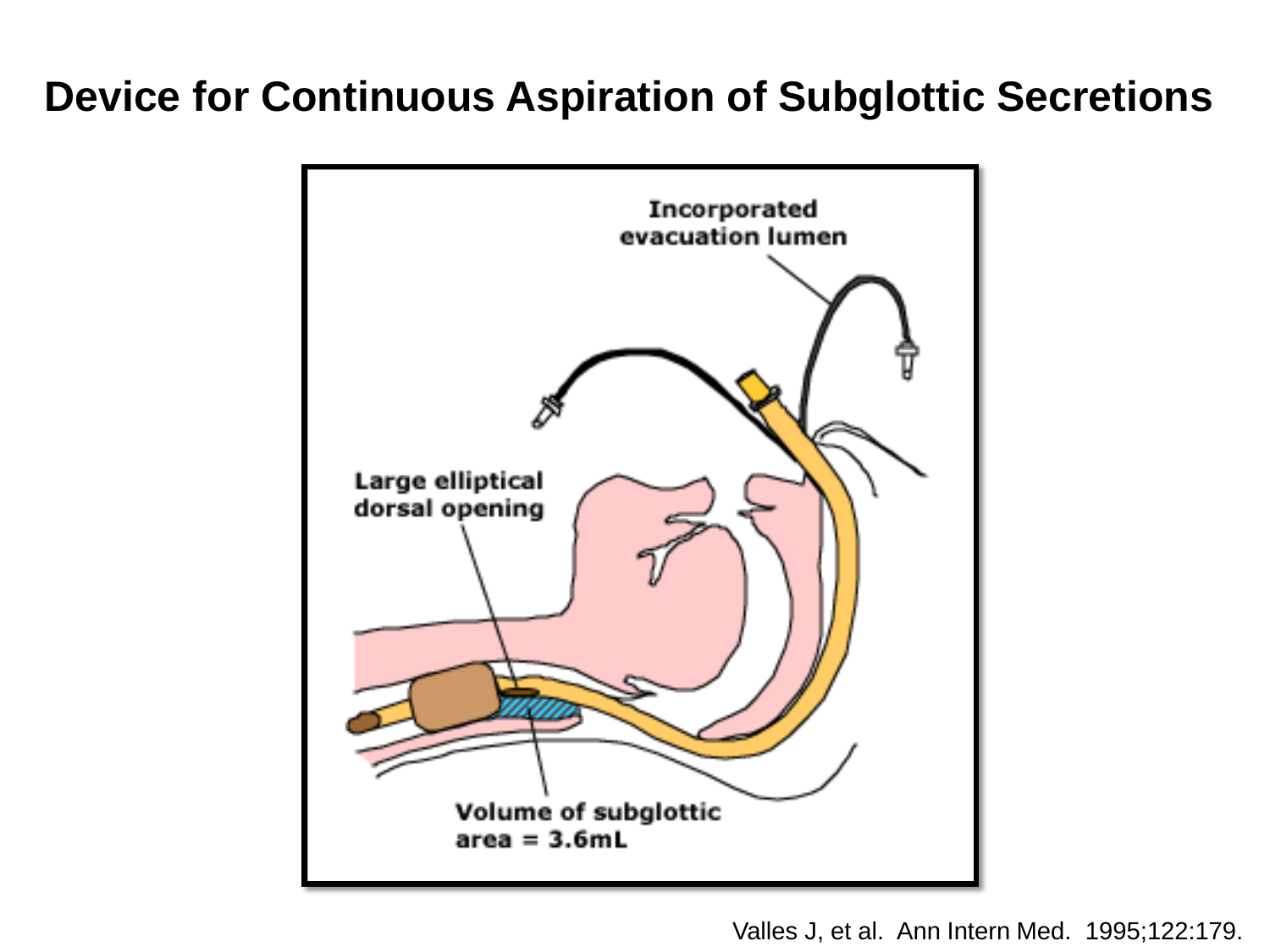### Subglottic Suctioning: Evidence

- Subglottic secretion drainage for the prevention of VAP: meta-analysis
	- 13 RCTs with 2442 patients
	- 12/13 studies reported reduction in VAP rates in subglottic secretion arm
	- Overall reduction in VAP rates was 45%
	- Subglottic secretion drainage also associated with reduced duration of mechanical ventilation and ICU LOS

Muscedere J, et al. Crit Care Med. 2011;39:1985.

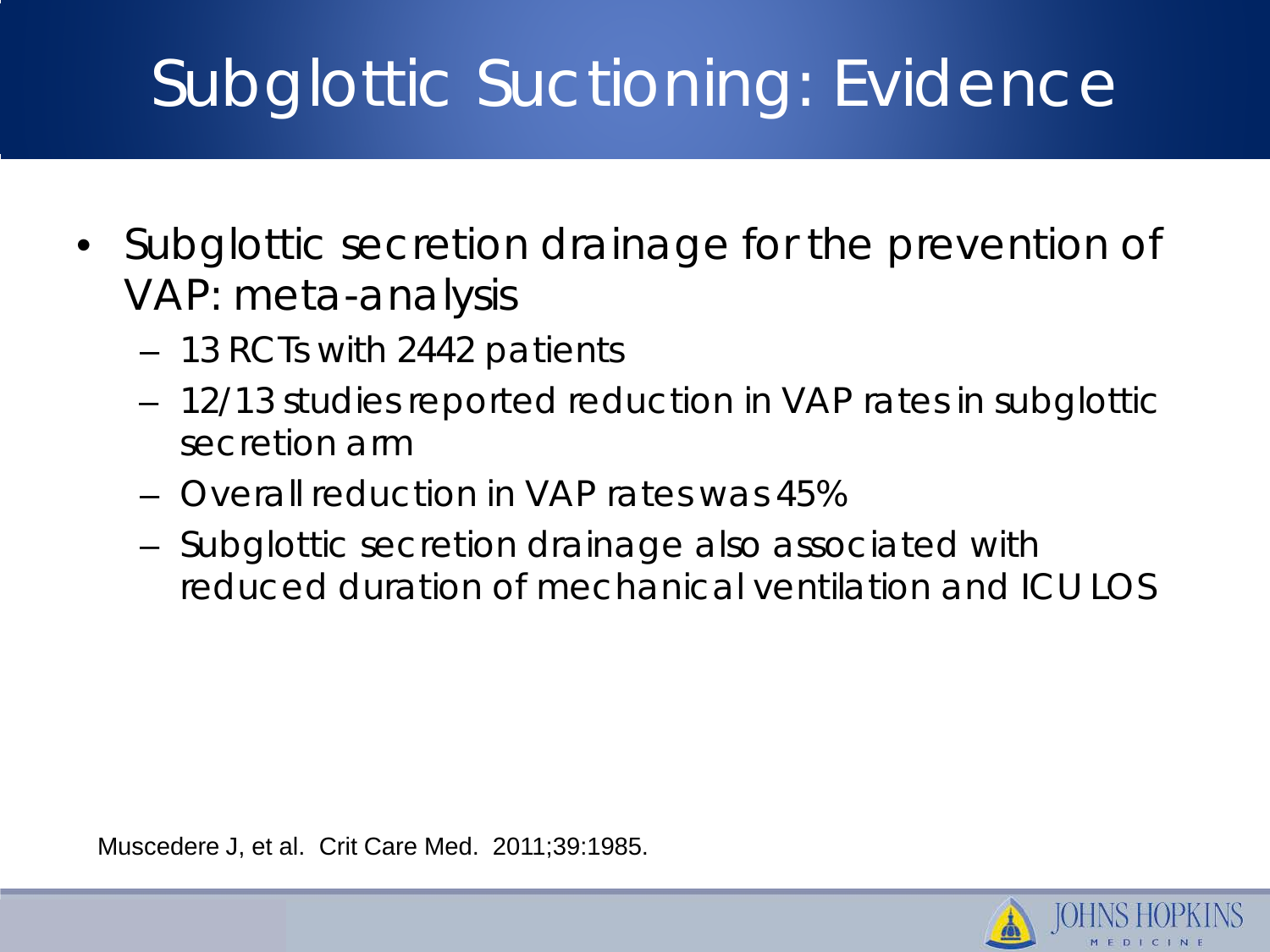### Subglottic Suctioning: Recommendations

- **Continuous subglottic suctioning system recommended for patients expected to be mechanically ventilated for >72 hours**
	- Exceptions
		- Units that do not use cuffed ETTs: continue routine q1-2 hr and prn suctioning

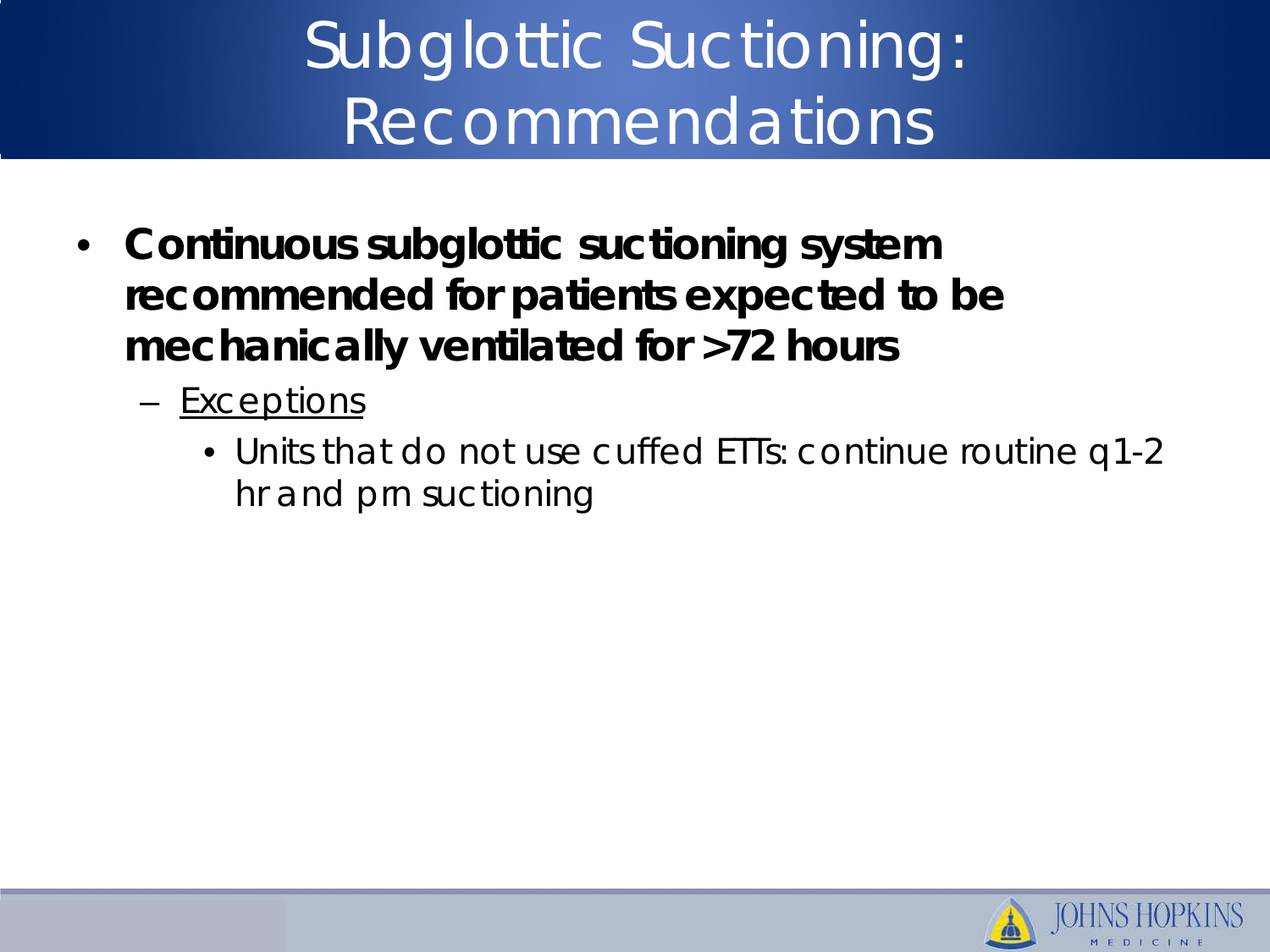### **Sedation Vacation**

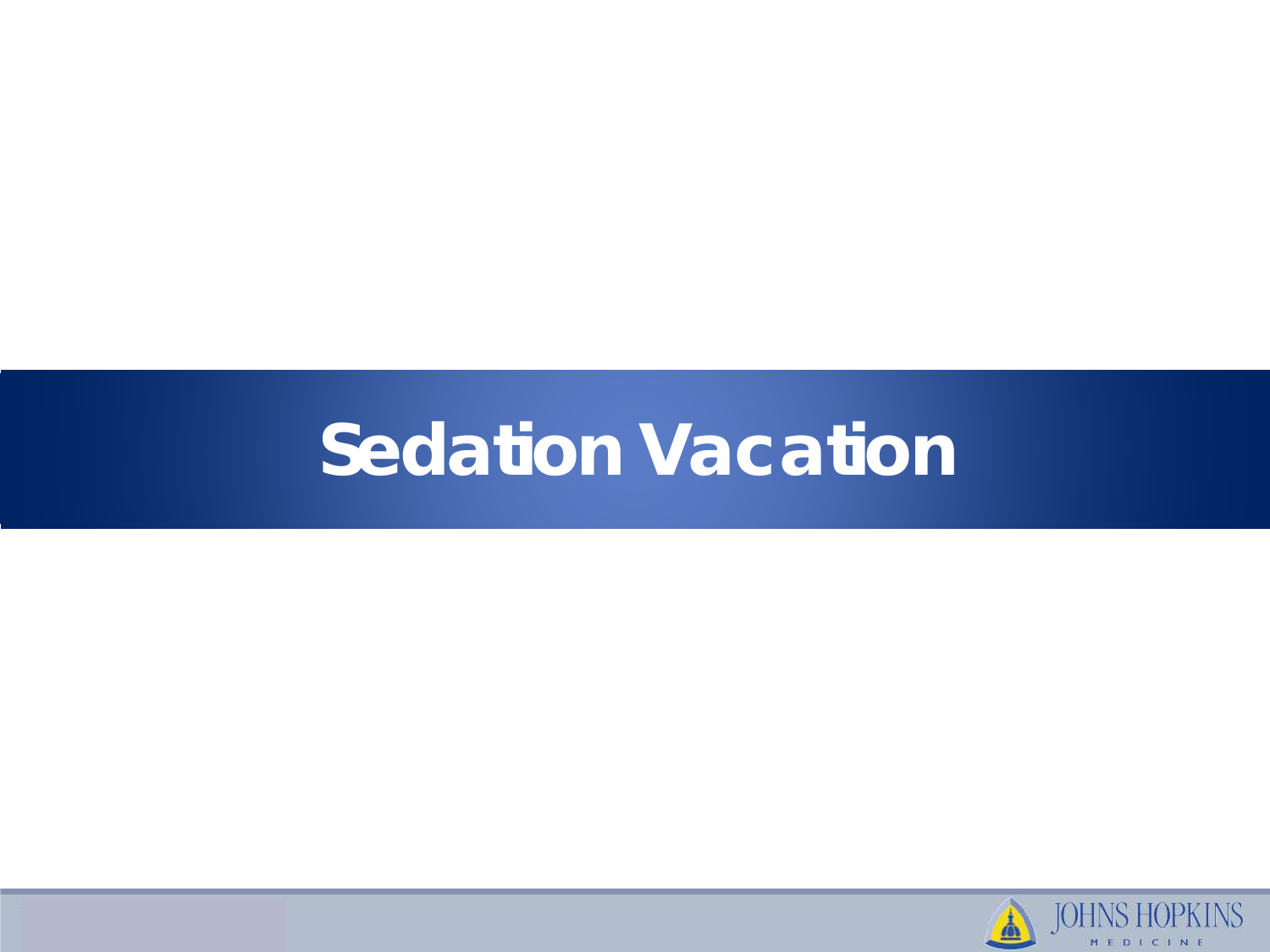### Sedation Vacation: Definition

- Daily scheduled interruptions of sedation based on criteria
	- If candidate for sedation interruption, sedation decreased or turned off to determine if extubation criteria met
	- If extubation criteria met, patient is extubated

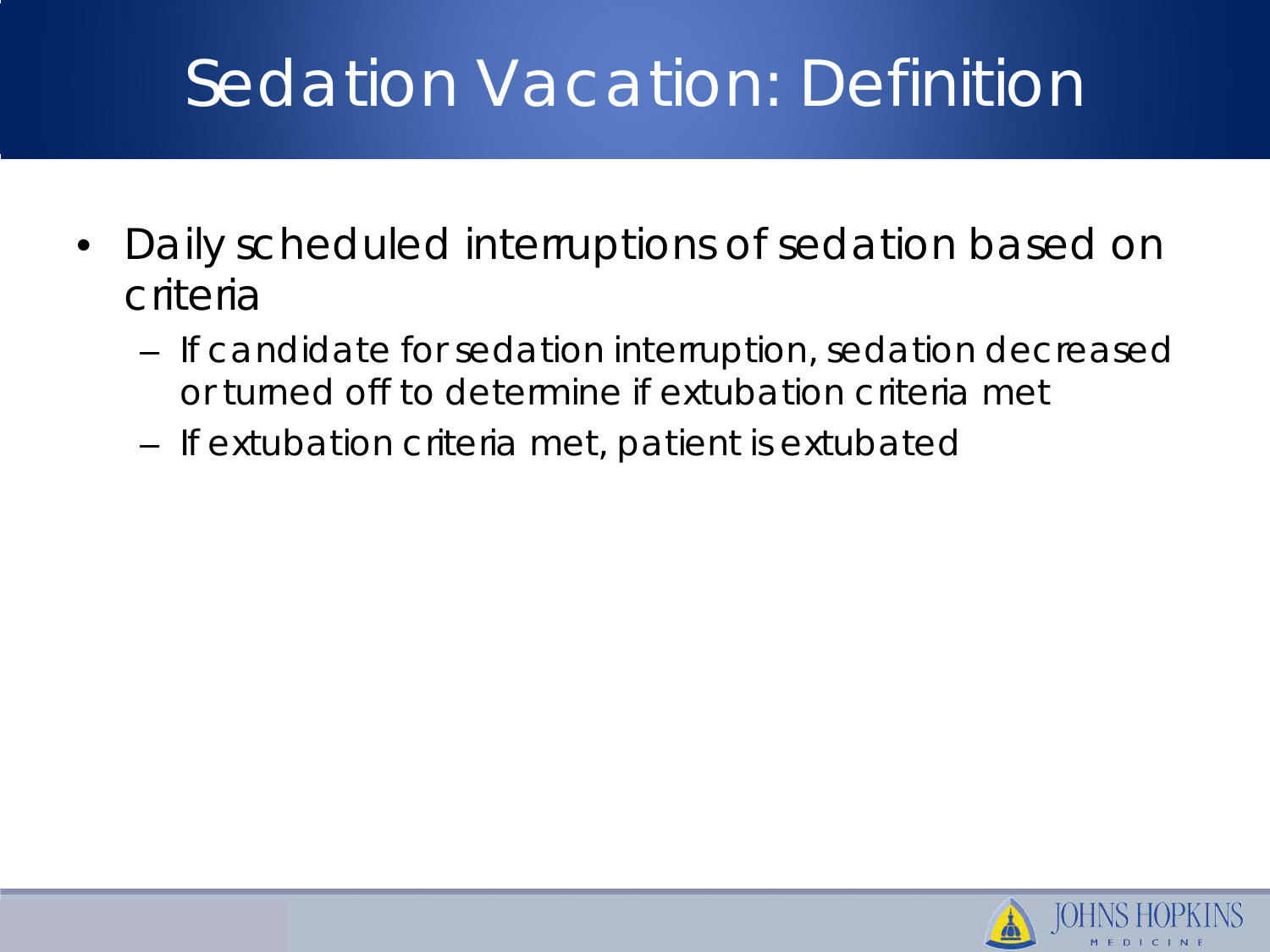### Sedation Vacation: Evidence

- Weaning patients from ventilator easier when patients able to assist with extubation by coughing and controlling secretions
- Lightening sedation decreases amount of time patients remain mechanically ventilated
	- RCT of 128 mechanically ventilated pts: >2 day reduction in duration of mechanical ventilation in arm with scheduled interruption of sedation(~7 to 5 days, p<0.01)

Schewickert W, et al. Crit Care Med. 2004;32;1272.

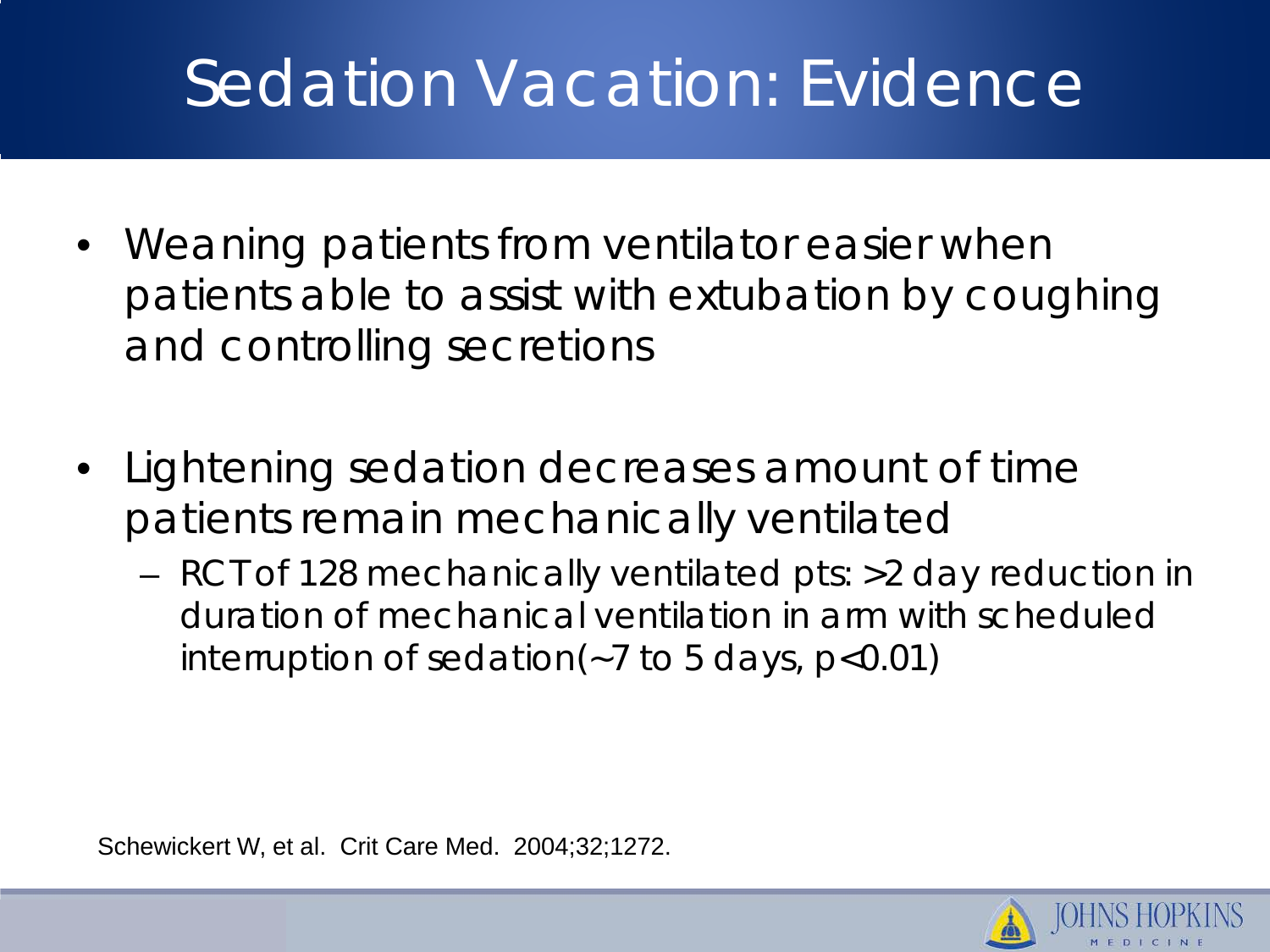## Sedation Vacation: Recommendations

- **Lighten or discontinue sedation at least once daily until patient is awake, can follow commands, or until he/she becomes uncomfortable or agitated**
	- Use validated sedation scale (i.e., RASS)
	- Usually performed by nursing and RT, but will leave to discretion of individual units
	- Caution: Patients not sedated as deeply have potential for self-extubation and associated risks
	- Exception
		- Patients for whom attending physician is concerned there is a contraindication (must document reason)

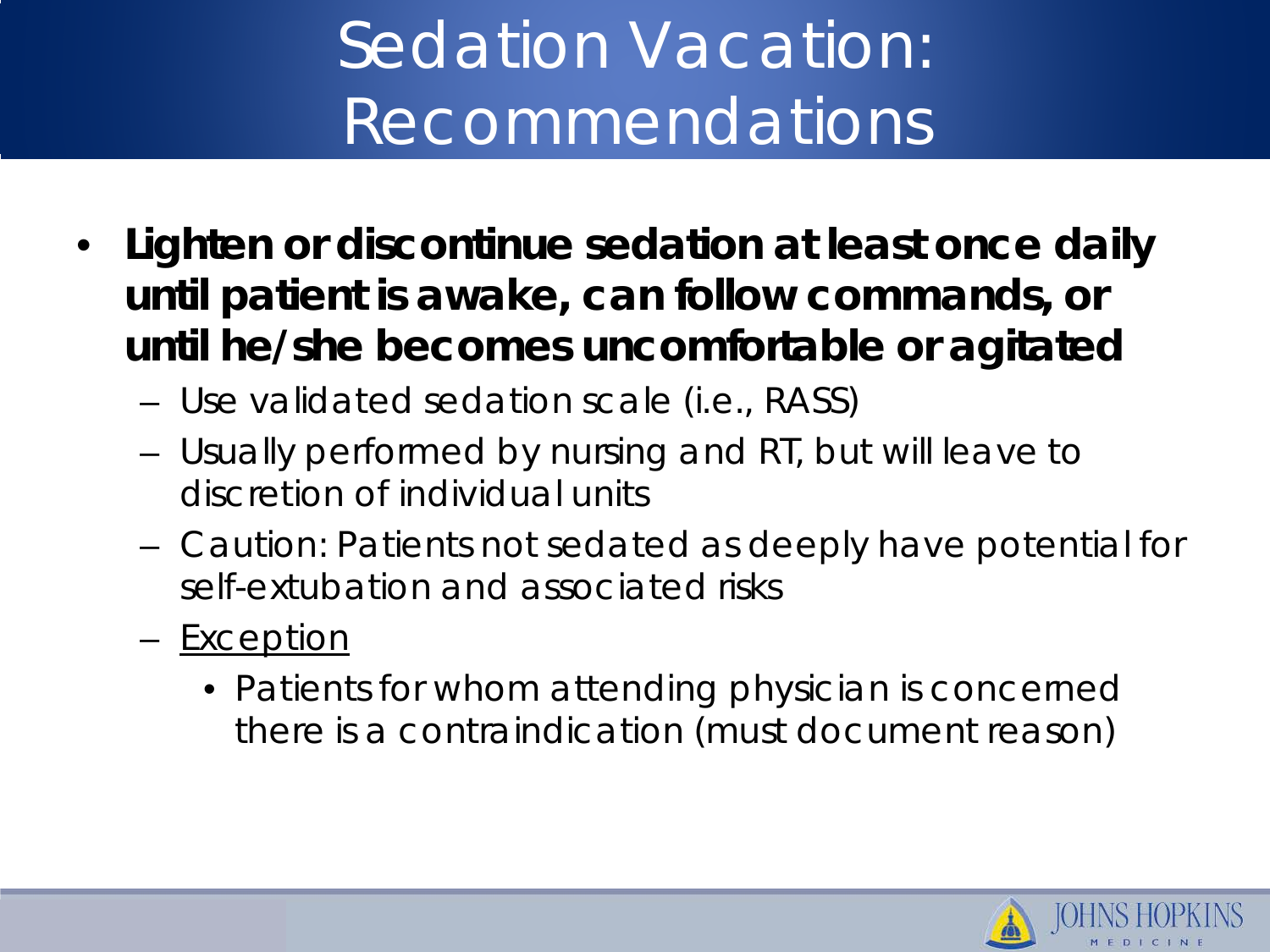| <b>Richmond Agitation Sedation Scale (RASS)</b> |                                                                                             |
|-------------------------------------------------|---------------------------------------------------------------------------------------------|
| <b>Target RASS</b>                              | <b>RASS Description</b>                                                                     |
| $+4$                                            | Combative, violent, danger to staff                                                         |
| $+3$                                            | Pulls or removes tube(s) or catheters; aggressive                                           |
| $+2$                                            | Frequent nonpurposeful movement, fights ventilator                                          |
| $+1$                                            | Anxious, apprehensive, but not aggressive                                                   |
|                                                 | Alert and calm                                                                              |
| - 1                                             | awakens to voice (eye opening/contact) >10 sec                                              |
| $-2$                                            | light sedation, briefly awakens to voice (eye<br>opening/contact) <10 sec                   |
| $-3$                                            | moderate sedation, movement or eye opening. No eye<br>contact                               |
| - 4                                             | deep sedation, no response to voice, but movement or<br>eye opening to physical stimulation |
| - 5                                             | Unarousable, no response to voice or physical<br>stimulation                                |

Curtis N, et al. Am J Respir Crit Care Med. 2002;166:1338.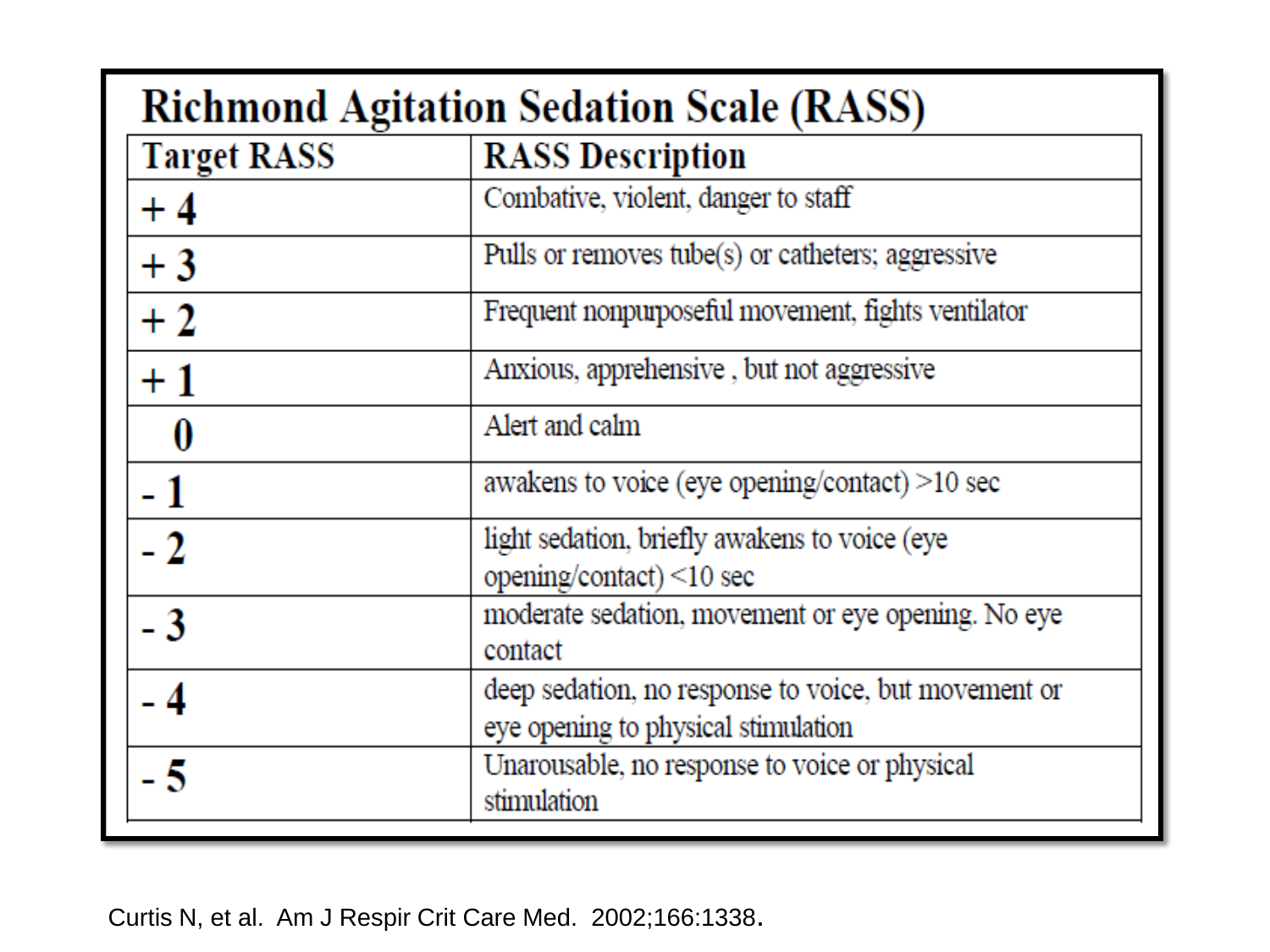### Assessment of Readiness to Extubate

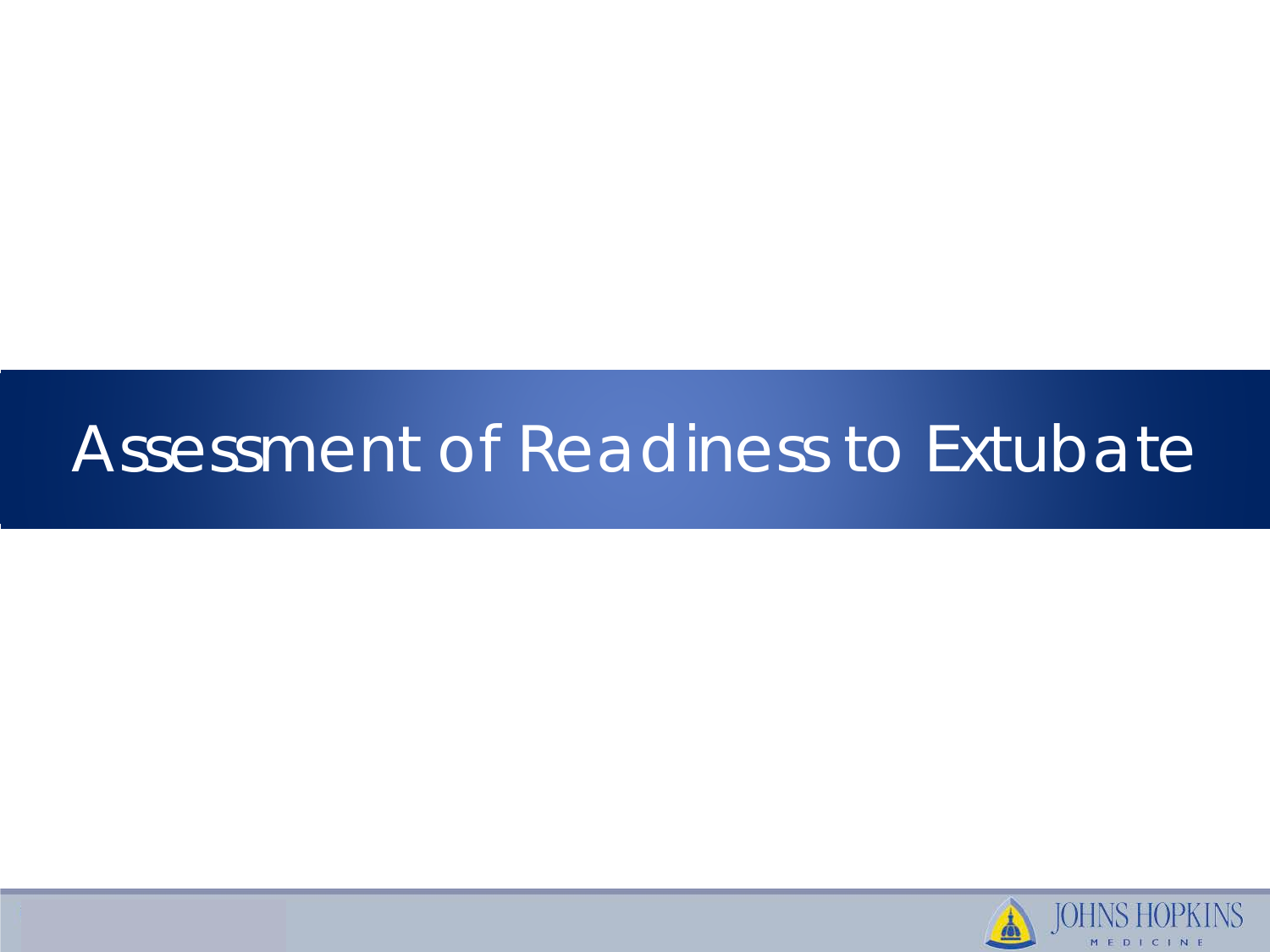### Assessment of Readiness to Extubate: Evidence

- Decreased time on ventilator = decreased risk of VAP
- Before-and-after study of standardized nurse and RT-driven ventilator weaning protocol
	- Reduced VAP rates by 10%

Dries D, et al. J Trauma. 2004;56:943.

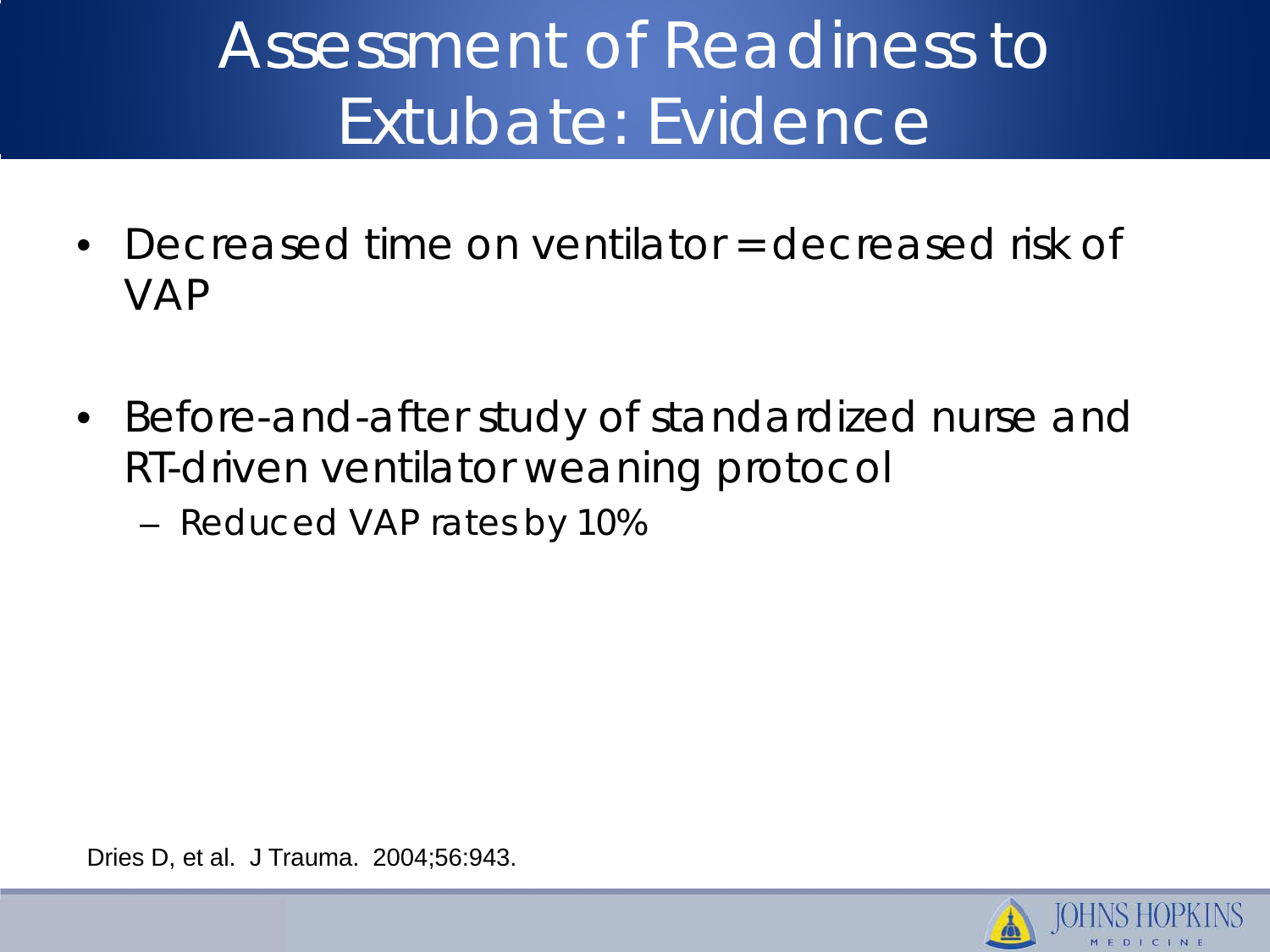## Assessment of Readiness to Extubate: Recommendation

- **Daily spontaneous awakening and breathing trials when sedation is weaned**
	- Assess adequate hemodynamic and respiratory status as well as ability to manage secretions
	- Usually performed by nursing and RT, but will leave to discretion of individual units
	- Patients deemed candidates for extubation should be discussed with ICU physicians
	- Exception
		- Patients for whom attending physician is concerned there is a contraindication (must document reason)